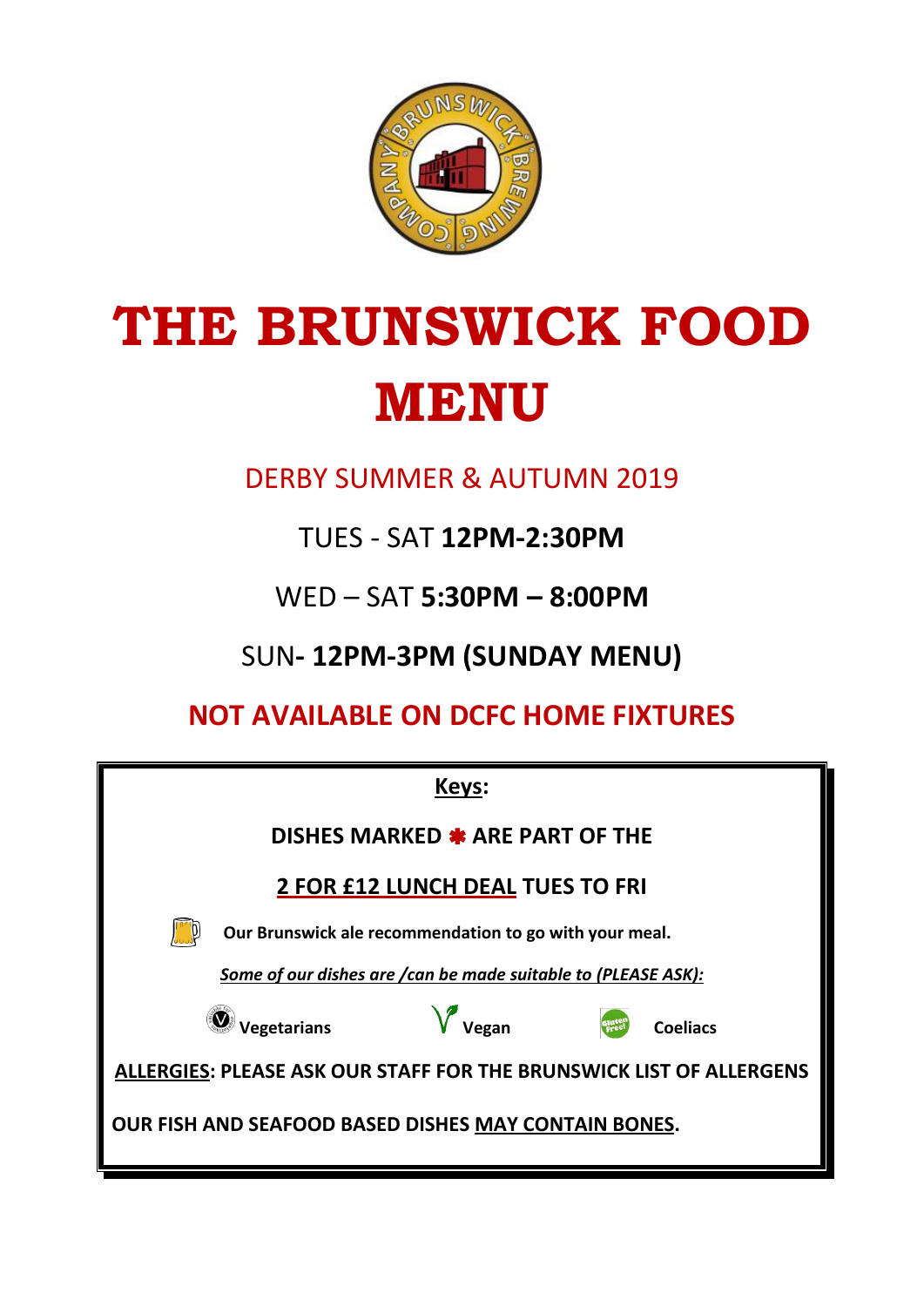#### BRUNSWICK'S FAVeS:

**•Homemade soup ( subject to daily choice) £3-25** Served with one of our local baker's bread rolls, croûtons and butter.

# **•British Cheese plate £4-95**

Choose 2 of the following British cheeses. Any extra cheese £2. Served with biscuits, butter, fruit and onion chutney: -Mature Cheddar - Red Leicester -Blue Stilton -White Derbyshire -Somerset Brie

**•Brunswick's own spicy beef chilli £7-45** *Porter/Black Sabbath*

Served with a choice of basmati rice **or** chips (£1 extra for **both**), grated mature cheddar and mixed salad. *Like it spicy hot? : Ask at the bar for extra heat.*

**•Bean chilli £7-45** *Porter/ Black Sabbath* Served with a choice of basmati rice **or** chips (£1 extra for **both**), grated mature

cheddar and mixed salad. *Like it spicy hot? : Ask at the bar for extra heat.*

# **•Steak and Usual Ale Casserole £7-45** *Usual/Porter*

Slow-cooked with sliced button mushrooms and shredded carrot served with our double-cooked Maris Piper chips and buttered seasonal vegetables.

**•Seafood pie £8-45** *Rocket/ Triple hop/ White Feather/Usual*

Homemade with cod, smoked mackerel, salmon, mussels, prawns and squid in a cream and leek sauce. Topped with mash and mature cheddar and served with mixed salad.

# **•Gammon steak, egg and chips £8-45** *White Feather*

10oz gammon steak, free-range egg served with garden peas and chips.

# **•Puy lentil bake £7-45** *Railway Porter/ Triple Hop*

Slow cooked, topped with sweet potato mash and vegan cheese, served with side salad.

**•Goan-style vegetable curry £7-95** *Black Sabbath/ Rocket*

Medium-hot, served with basmati rice and side salad. (Ve) **\*** •Pork pie or/ and cheese Ploughman's £6-95 *Departer / Black Sabbath* Served with pickles, apple, side salad (**any extra**: mature cheddar, red Leicester, blue Stilton, Derbyshire, Somerset brie: £1 each).

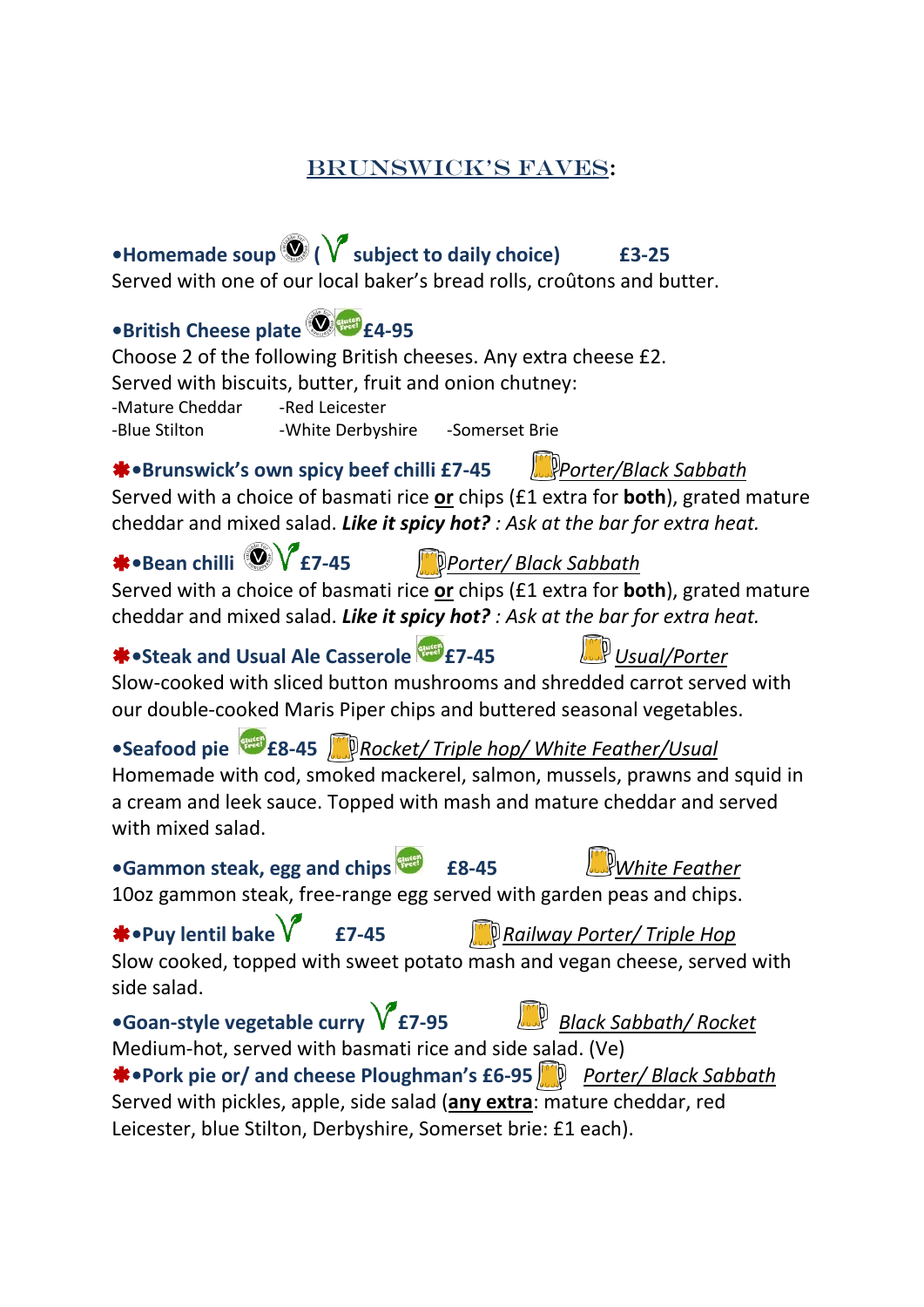### BRUNSWICK'S TRADITIONALS:

**•Brunswick's shepherd's pie £7-95** *Rocket/Usual*

# Homemade with our butcher's minced lamb, Rioja wine, fresh rosemary and topped with mash and mature cheddar. Served with vegetables. **\*** •Brunswick's lamb's liver *FRI* £6-95 *Porter/ Black Sabbath* Served with mash, garden peas, fried onion, smoked bacon and Port gravy. **•Cumberland coil & mash £7-45** *Rocket/Usual* From our Derbyshire Butcher, served with buttery mash potato, Brunswick home cooked, fried onions and garden peas. **•Brunswick beer-battered "fish and chips" £8-45** *Rocket/White Feather* Skinless cod fillet, chips, mushy peas, "scraps" and homemade tartar sauce. (£1 extra for **bread and butter**). **•Whitby whole tail scampi £7-45** *Rocket/White Feather/Triple hop* Served with garden peas, chips and homemade tartar sauce. **•Double egg & chips £6-95** *White feather/Triple Hop* Plated with double-cooked Maris Piper chips, English free-range egg and garden peas. (£1 extra for **bread and butter**) **•Hunter's chicken £8-45** *White Feather/ Rocket* Butterflied chicken fillet, pan-fried and topped with BBQ sauce, bacon and mature cheddar, served with garden peas and hand-cut chips. **•Minute beef steak and chips £8-45** *Railway porter/ Triple Hop* 8oz medium-cooked beef steak served with onion rings, a grilled half tomato, garden peas and hand-cut chips. **•Brunswick Jacket £3-95 (with 1 topping included)** *Usual/Rocket* **Toppings:** grated cheddar , Red Leicester **(20)**, beef chilli, bean chilli or baked beans<sup>ement</sup> . Any extra £1.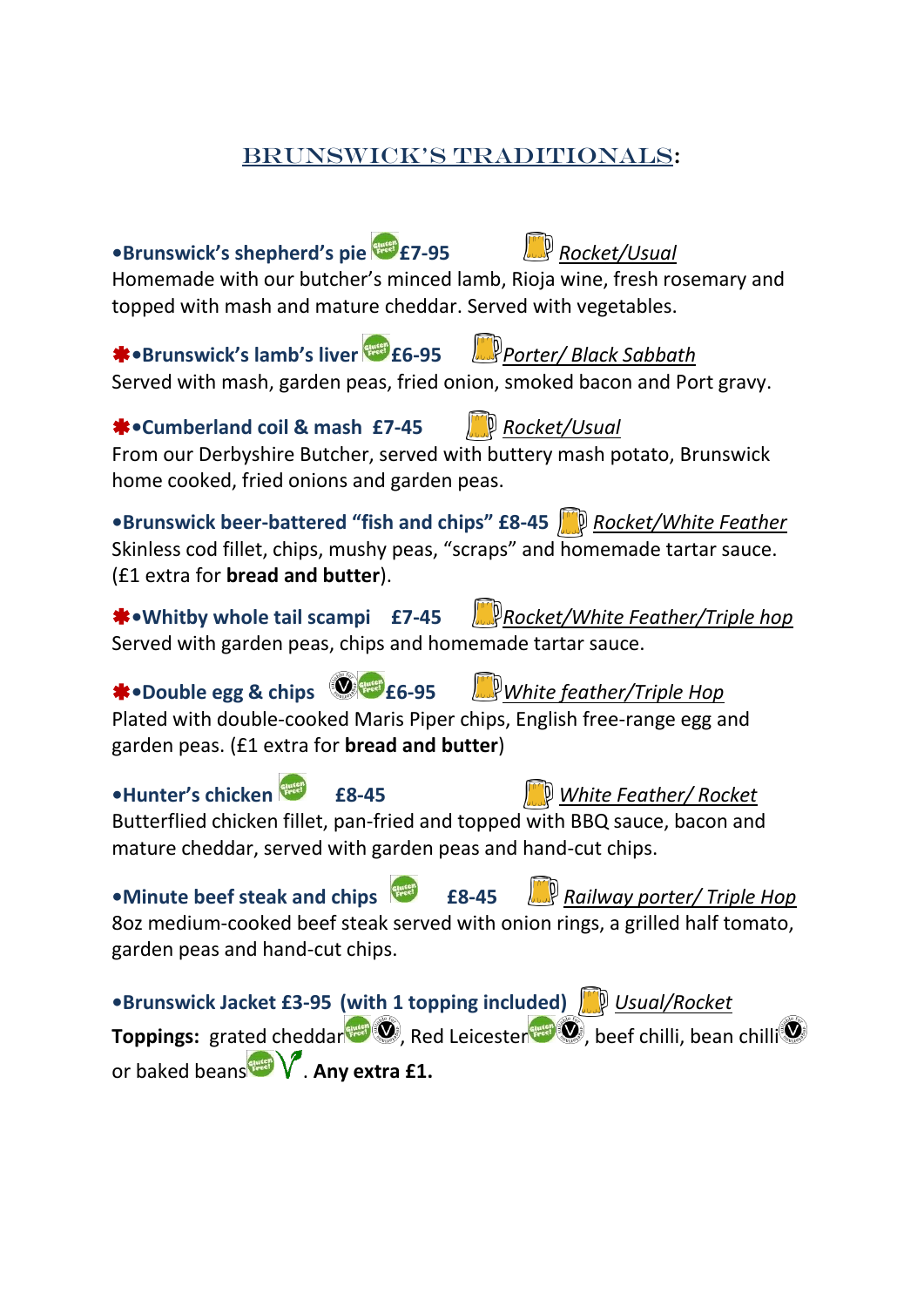#### BURGER SELECTION:

# **• (1) Brunswick Turf burger £7-95** *Rocket/Usual*

Our butcher's 8oz beef burgers are sourced from Derbyshire and Yorkshire farms. Served in our baker's white bap with double cooked chips, Brunswick ale-battered onion rings, fresh cucumber & tomato and **includes a choice of topping:** *MATURE CHEDDAR, BLUE STILTON, RED LEICESTER,EMMENTAL, FRIED ONION or BACON.* (Any further topping: £1-20)

**• (2) Chicky burger £7-95** *Triple Hop/ White Feather*

Made with two deep-fried breaded chicken fillets. Served in a baker's white bap with double cooked chips, Brunswick ale-battered onion rings, fresh cucumber & tomato and **includes a choice of topping:** *MATURE CHEDDAR, BLUE STILTON, RED LEICESTER,EMMENTAL, FRIED ONION or BACON.* (Any further topping: £1-20)

# **• (3) Havana burger £7-95** *Rocket/ Usual/ Porter*

Crispy and spicy bean burger. Served in a baker's white bap with double cooked chips, Brunswick ale-battered onion rings, fresh cucumber & tomato and **includes a choice of topping:** *MATURE CHEDDAR, BLUE STILTON, RED LEICESTER,EMMENTAL or FRIED ONION.* (Any further topping: £1-20)

# **• (4) Surf burger £7-95** *Rocket/ Triple hop/ White Feather*

With two of our home beer-battered fish fingers. Served in a baker's white bap with double cooked chips, Brunswick ale-battered onion rings, fresh cucumber & tomato and **includes a choice of topping:** *MATURE CHEDDAR, BLUE STILTON, RED LEICESTER,EMMENTAL, FRIED ONION or BACON.* (Any further topping: £1-20)